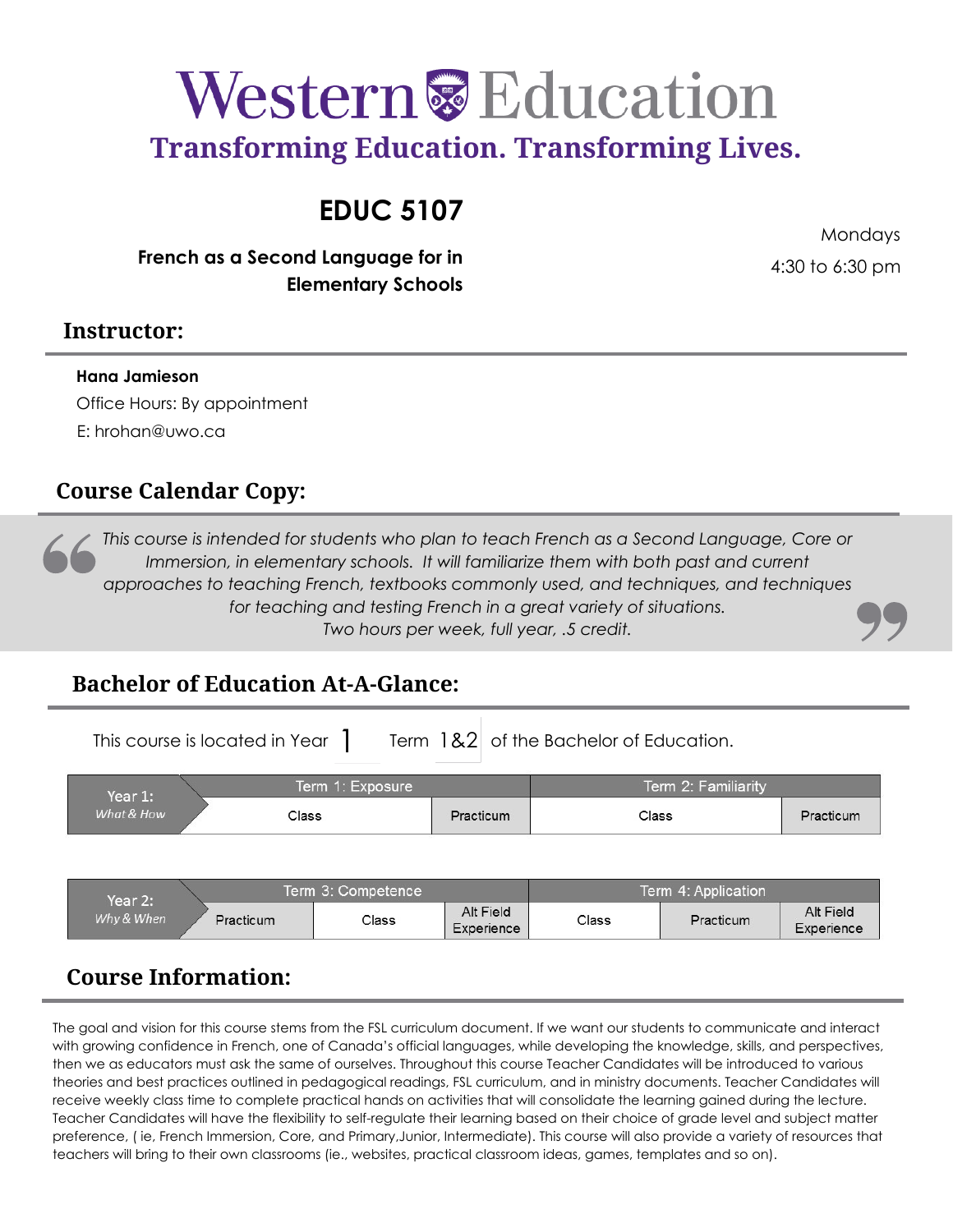| Week 1                | Topic: An Introduction to FSL in Ontario                                                                                                                                                                                                                                                                                                                                                                                                                                                              |                                                                                                                                                                                                                                                   |                                                                      |
|-----------------------|-------------------------------------------------------------------------------------------------------------------------------------------------------------------------------------------------------------------------------------------------------------------------------------------------------------------------------------------------------------------------------------------------------------------------------------------------------------------------------------------------------|---------------------------------------------------------------------------------------------------------------------------------------------------------------------------------------------------------------------------------------------------|----------------------------------------------------------------------|
| September<br>14, 2020 | Competencies:<br>1.2 Teacher Candidates demonstrate an understanding of<br>the professionalism required of them to teach and support<br>pupil learning and achievement.<br>2.3 Teacher Candidates have knowledge and<br>understanding of the current Ontario curriculum and<br>provincial policy documents that are relevant to the<br>student's areas of study and curriculum, including planning<br>and design, special education, equity and diversity, and<br>learning assessment and evaluation. | <b>Content / Guiding Questions / Strategies:</b><br>What is the role of the FSL teacher? What are<br>the components of French as a Second<br>Language in Ontario? How is the Common<br>European Framework reflected in the Ontario<br>curriculum? | <b>Formative / Summative Assessment Activities:</b><br>Participation |

**Weekly Materials & Readings:**  Le CECR: [https://youtu.be/jVskw3JqwPI &](https://youtu.be/jVskw3JqwPI) Document CECR (reference): Document: <https://rm.coe.int/16802fc1bf> Le Curriculum (reference):<http://www.edu.gov.on.ca/eng/curriculum/elementary/fsl18-2013curr.pdf>

| Week 2                | Topic: Listening in a Primary FSL classroom                                                                                                                                                                                                                            |                                                                                                                                                                                                                                                                   |                                                                      |
|-----------------------|------------------------------------------------------------------------------------------------------------------------------------------------------------------------------------------------------------------------------------------------------------------------|-------------------------------------------------------------------------------------------------------------------------------------------------------------------------------------------------------------------------------------------------------------------|----------------------------------------------------------------------|
| September<br>21, 2020 | Competencies:<br>1.1 Teacher Candidates demonstrate an<br>understanding of the relationship between<br>wellbeing and development of all pupils.<br>2.4 Teacher Candidates use current research<br>in teaching and learning.<br>3.8 Teacher Candidates use learning and | <b>Content / Guiding Questions / Strategies:</b><br>What are the characteristics of the primary<br>learner in FSL? How do we effectively teach<br>and assess listening in a Primary FSL classroom?<br>Planning with the end in mind in an inclusive<br>classroom. | <b>Formative / Summative Assessment Activities:</b><br>Participation |
|                       | teaching theories and methods and<br>differentiated instruction.                                                                                                                                                                                                       |                                                                                                                                                                                                                                                                   |                                                                      |

**Weekly Materials & Readings:**  Transforming FSL:<https://transformingfsl.ca/wp-content/uploads/2015/09/Listening-to-Learn-English-2015-12-01.pdf> Growing success: [http://www.edu.gov.on.ca/eng/policyfunding/growSuccess.pdf.](http://www.edu.gov.on.ca/eng/policyfunding/growSuccess.pdf)

| Week 3    | Topic: Listening in a Junior FSL classroom                                                                                                                                                                                                                                                                                                                                                                                                                                                                                                                |                                                                                                                                                                                                                          |                                                     |  |  |
|-----------|-----------------------------------------------------------------------------------------------------------------------------------------------------------------------------------------------------------------------------------------------------------------------------------------------------------------------------------------------------------------------------------------------------------------------------------------------------------------------------------------------------------------------------------------------------------|--------------------------------------------------------------------------------------------------------------------------------------------------------------------------------------------------------------------------|-----------------------------------------------------|--|--|
| September | Competencies:                                                                                                                                                                                                                                                                                                                                                                                                                                                                                                                                             | <b>Content / Guiding Questions / Strategies:</b>                                                                                                                                                                         | <b>Formative / Summative Assessment Activities:</b> |  |  |
| 28, 2020  | 1.11 Teacher Candidates have the ability to lead or work in a<br>team and to relate to other people in varying contexts,<br>including capacity to resolve and manage conflict.<br>2.1 Teacher Candidates demonstrate knowledge of their<br>subject matter, and an awareness of how their work is<br>governed by the Ontario curriculum, and education related<br>legislation.<br>3.2 Teacher Candidates identify strategies for<br>communicating effectively with pupils, parents, and<br>colleagues, and set goals to develop their own personal skills. | What are the characteristics of the Junior<br>learner in FSL? How do we effectively<br>teach and assess listening in a Junior FSL<br>classroom? What is interdisciplinary<br>planning? A deeper look at differentiation. | Participation                                       |  |  |

**Weekly Materials & Readings:**  Listening to Learn: [http://www.edugains.ca/resourcesDI/KnowingAndRespondingToLearners/ListeningToLearn-ADifferentiatedApproach.pdf.](http://www.edugains.ca/resourcesDI/KnowingAndRespondingToLearners/ListeningToLearn-ADifferentiatedApproach.pdf)  A l'écoute de chaque élève-Differentiation: [http://www.edu.gov.on.ca/fre/teachers/studentsuccess/a\\_ecoutepartie1.pdf](http://www.edu.gov.on.ca/fre/teachers/studentsuccess/a_ecoutepartie1.pdf)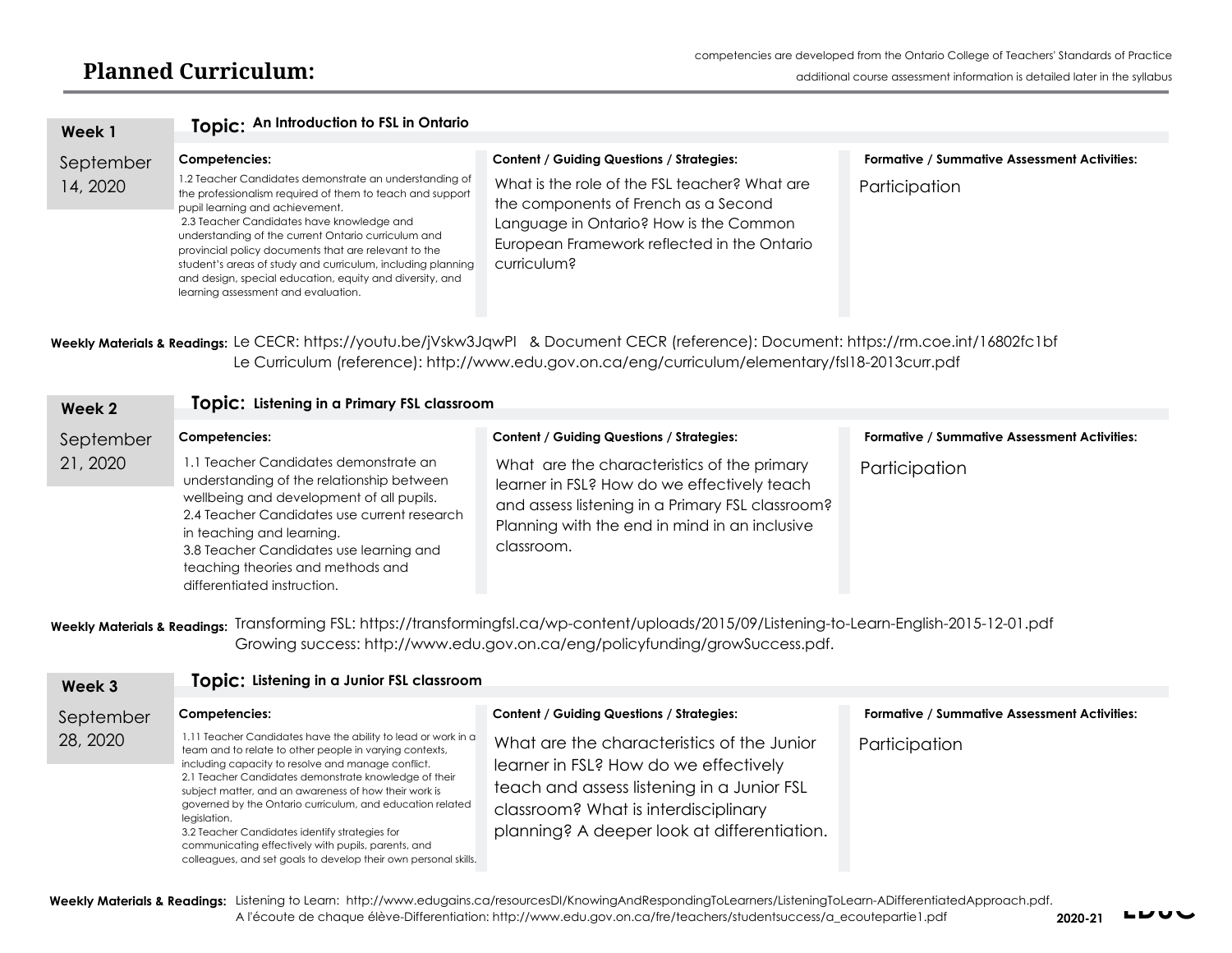| Week 4             | Topic: Listening in an Intermediate FSL classroom                                                                                                                                                                                                                                                                                                                                                                                                                                                                              |                                                                                                                                                                                                                  |                                                                      |
|--------------------|--------------------------------------------------------------------------------------------------------------------------------------------------------------------------------------------------------------------------------------------------------------------------------------------------------------------------------------------------------------------------------------------------------------------------------------------------------------------------------------------------------------------------------|------------------------------------------------------------------------------------------------------------------------------------------------------------------------------------------------------------------|----------------------------------------------------------------------|
| October 5,<br>2020 | Competencies:<br>1.3 Teacher Candidates demonstrate an understanding of<br>why it is so important to treat all pupils equitably and with<br>respect.<br>2.1 Teacher Candidates demonstrate knowledge of their<br>subject matter, and an awareness of how their work is<br>governed by the Ontario curriculum, and education related<br>legislation.<br>4.1 Teacher Candidates collaborate with other teachers and<br>school colleagues to create and sustain learning<br>communities in their classrooms and in their schools. | <b>Content / Guiding Questions / Strategies:</b><br>How do we effectively teach and assess<br>listening in an Intermediate FSL classroom?<br>What is the difference between<br>accommodations and modifications? | <b>Formative / Summative Assessment Activities:</b><br>Participation |

**Weekly Materials & Readings:**  Including students with special education needs in FSL:<http://www.edu.gov.on.ca/eng/amenagement/includingFLS2015.pdf> FSL Strategies d'ecoute[:http://www.edugains.ca/resourcesCurrImpl/Secondary/FSL/SupplementaryMaterials/FSL\\_strategiesd'ecoute.pdf](http://www.edugains.ca/resourcesCurrImpl/Secondary/FSL/SupplementaryMaterials/FSL_strategiesd) 

| Week 5                                            | Topic: Speaking in a Primary FSL classroom                                                                                                                                                                                                                                                                                                                                                                                                                                                                                       |                                                                                                                                                                                                                                                                                                                                                                     |                                                     |
|---------------------------------------------------|----------------------------------------------------------------------------------------------------------------------------------------------------------------------------------------------------------------------------------------------------------------------------------------------------------------------------------------------------------------------------------------------------------------------------------------------------------------------------------------------------------------------------------|---------------------------------------------------------------------------------------------------------------------------------------------------------------------------------------------------------------------------------------------------------------------------------------------------------------------------------------------------------------------|-----------------------------------------------------|
|                                                   |                                                                                                                                                                                                                                                                                                                                                                                                                                                                                                                                  |                                                                                                                                                                                                                                                                                                                                                                     |                                                     |
| October 19,                                       | Competencies:                                                                                                                                                                                                                                                                                                                                                                                                                                                                                                                    | <b>Content / Guiding Questions / Strategies:</b>                                                                                                                                                                                                                                                                                                                    | <b>Formative / Summative Assessment Activities:</b> |
| 2020                                              | 1.4 Teacher Candidates develop and<br>understanding of how to develop an environment<br>for learning that encourages pupils to be problem                                                                                                                                                                                                                                                                                                                                                                                        | How do we effectively teach and assess<br>speaking in a Primary FSL classroom?                                                                                                                                                                                                                                                                                      | Participation                                       |
|                                                   | solvers, decision makers, lifelong learners, and<br>contributing members of a changing society.<br>4.7 Teacher Candidates have highly developed<br>cooperative interpersonal capabilities.                                                                                                                                                                                                                                                                                                                                       | Digging deeper into the CEFR. A look at the<br>FSL Oral activity outline.                                                                                                                                                                                                                                                                                           |                                                     |
| <b>Weekly Materials &amp; Readings:</b><br>Week 6 | A Framework for FSL: http://edu.gov.on.ca/eng/amenagement/frameworkFLS.pdf<br>Topic: Speaking in a Junior FSL classroom                                                                                                                                                                                                                                                                                                                                                                                                          | Du communicatif à l'actionnel : UN CHEMINEMENT DE RECHERCHE par: Dr. Enrica Piccardo:<br>http://www.edugains.ca/resourcesFSL/PDF/CommunicativeToActionApproach/CommunicativeToActionOriented_AResearchPathway_French.pdf<br>Action Oriented approach: http://www.edugains.ca/resourcesFSL/PDF/AGuideToReflectivePractice/Module3_ActionOrientedApproach_English.pdf |                                                     |
| October 26,                                       | Competencies:                                                                                                                                                                                                                                                                                                                                                                                                                                                                                                                    | <b>Content / Guiding Questions / Strategies:</b>                                                                                                                                                                                                                                                                                                                    | <b>Formative / Summative Assessment Activities:</b> |
|                                                   |                                                                                                                                                                                                                                                                                                                                                                                                                                                                                                                                  |                                                                                                                                                                                                                                                                                                                                                                     |                                                     |
| 2020                                              | 2.2 Teacher Candidates create and refine their<br>process of pedagogical documentation of: - a variety<br>of effective teaching and assessment practices. -a<br>variety of effective classroom management strategies.<br>-how pupils learn and the factors that influence pupil<br>learning and achievement.<br>2.14 Teacher Candidates consider the impact of<br>societal and environmental trends and issues.<br>3.10 Teacher Candidates use current strategies relating<br>to student observation, assessment and evaluation. | How do we effectively teach and assess<br>speaking in a Junior FSL classroom?                                                                                                                                                                                                                                                                                       | Participation                                       |

Weekly Materials & Readings:<sup>Transforming FSL, video: https://transformingfsl.ca/en/components/example-2-a2-3/<br>Weekly Materials & Readings: Action Oriented approach: http://www.edugains.ca/resourcesFSL/PDF/AGuideToReflect</sup>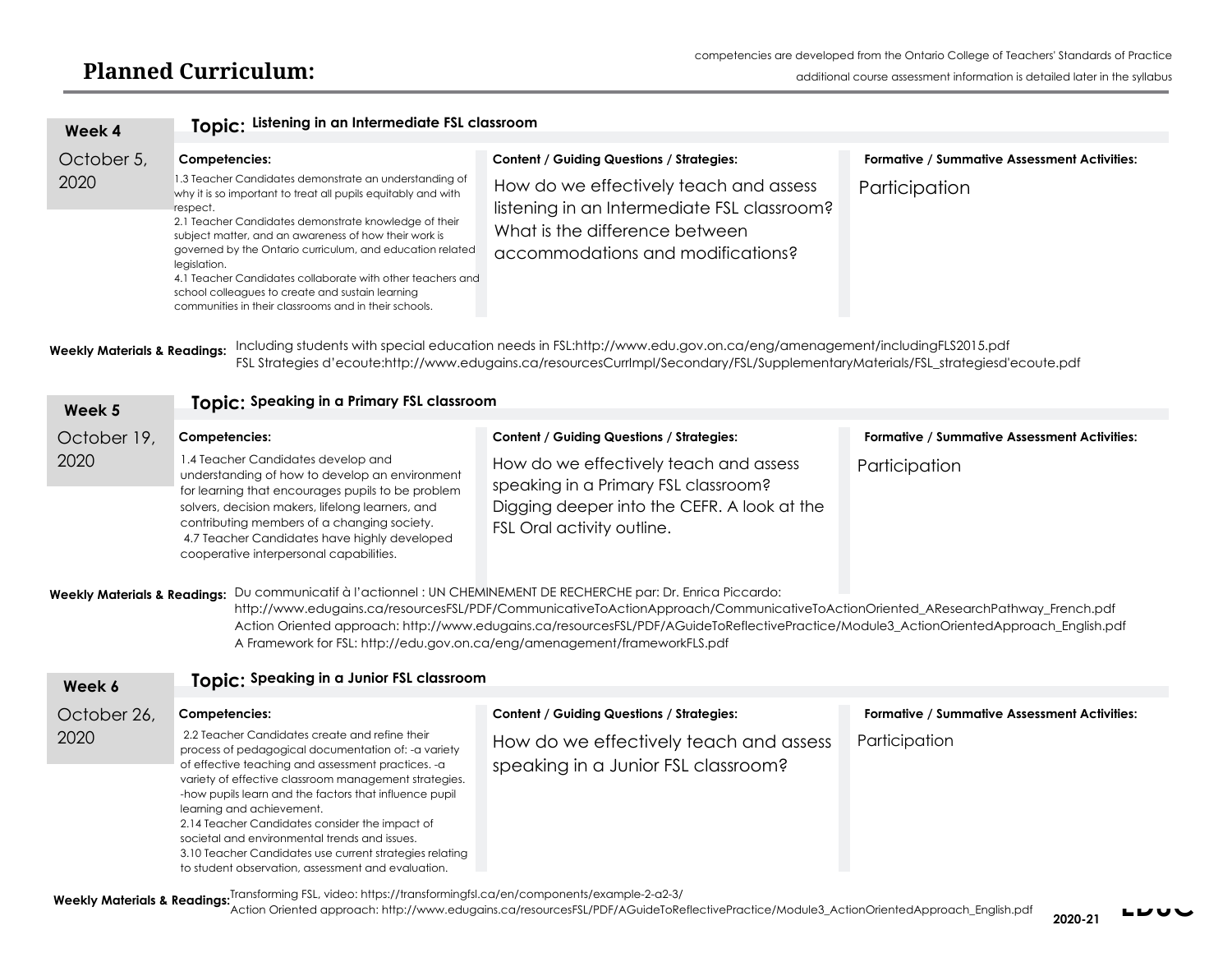| Week 7                                  | Topic: Speaking in an Intermediate FSL classroom                                                                                            |                                                                                                                                                                                                                                                                                                                                                                                           |                                                     |
|-----------------------------------------|---------------------------------------------------------------------------------------------------------------------------------------------|-------------------------------------------------------------------------------------------------------------------------------------------------------------------------------------------------------------------------------------------------------------------------------------------------------------------------------------------------------------------------------------------|-----------------------------------------------------|
|                                         |                                                                                                                                             |                                                                                                                                                                                                                                                                                                                                                                                           |                                                     |
| <b>November</b>                         | Competencies:                                                                                                                               | <b>Content / Guiding Questions / Strategies:</b>                                                                                                                                                                                                                                                                                                                                          | Formative / Summative Assessment Activities:        |
| 2, 2020                                 | 1.4 Teacher Candidates develop and understanding of<br>how to develop an environment for learning that                                      | How do we effectively teach and assess                                                                                                                                                                                                                                                                                                                                                    | Participation                                       |
|                                         | encourages pupils to be problem solvers, decision makers,                                                                                   | speaking in an Intermediate FSL classroom?                                                                                                                                                                                                                                                                                                                                                |                                                     |
|                                         | lifelong learners, and contributing members of a changing                                                                                   |                                                                                                                                                                                                                                                                                                                                                                                           |                                                     |
|                                         | society.<br>1.14 Teacher Candidates develop mental and physical                                                                             |                                                                                                                                                                                                                                                                                                                                                                                           |                                                     |
|                                         | well-being.                                                                                                                                 |                                                                                                                                                                                                                                                                                                                                                                                           |                                                     |
|                                         | 3.5 Teacher Candidates use appropriate technology in their<br>teaching practices and related professional responsibilities.                 |                                                                                                                                                                                                                                                                                                                                                                                           |                                                     |
|                                         |                                                                                                                                             |                                                                                                                                                                                                                                                                                                                                                                                           |                                                     |
| <b>Weekly Materials &amp; Readings:</b> |                                                                                                                                             | Action Oriented approach: http://www.edugains.ca/resourcesFSL/PDF/AGuideToReflectivePractice/Module3_ActionOrientedApproach_English.pdf<br>Oral rubric guide: https://transformingfsl.ca/en/harmonisation-principals-guide/oral-rubric/ Les strategies d'ecoute:<br>http://www.edugains.ca/resourcesCurrImpl/Secondary/FSL/SupplementaryMaterials/Lesstrategiesdelacommunicationorale.pdf |                                                     |
|                                         | Topic: Review of oral based activities in Ontario FSL Elementary classrooms                                                                 |                                                                                                                                                                                                                                                                                                                                                                                           |                                                     |
| Week 8                                  |                                                                                                                                             |                                                                                                                                                                                                                                                                                                                                                                                           |                                                     |
| November                                | Competencies:                                                                                                                               | <b>Content / Guiding Questions / Strategies:</b>                                                                                                                                                                                                                                                                                                                                          | <b>Formative / Summative Assessment Activities:</b> |
| 9,2020                                  | 1.11 Teacher Candidates have the ability to lead or work in a team<br>and to relate to other people in varying contexts, including capacity | An opportunity to share and review ready to                                                                                                                                                                                                                                                                                                                                               | Participation/FSL Oral Activity                     |
|                                         | to resolve and manage conflict.<br>2.6 Teacher Candidates understand the policies,                                                          | use French oral based activities for FSL                                                                                                                                                                                                                                                                                                                                                  |                                                     |
|                                         | assessments and practices involved in responding to                                                                                         | classrooms.                                                                                                                                                                                                                                                                                                                                                                               |                                                     |
|                                         | the needs and strengths of all students, including<br>students identified as requiring special education                                    |                                                                                                                                                                                                                                                                                                                                                                                           |                                                     |
|                                         | supports.                                                                                                                                   |                                                                                                                                                                                                                                                                                                                                                                                           |                                                     |
|                                         | 3.11 Teacher Candidates are able to teach students whose first<br>language is not the                                                       |                                                                                                                                                                                                                                                                                                                                                                                           |                                                     |
|                                         | language of instruction, whether English or French.                                                                                         |                                                                                                                                                                                                                                                                                                                                                                                           |                                                     |
|                                         | 4.5 Teacher Candidates interact positively and respectfully with<br>others in creating new ideas and developing products                    |                                                                                                                                                                                                                                                                                                                                                                                           |                                                     |

**Weekly Materials & Readings:**  N/A

| Week 9     | Topic: Reflecting on practicum experiences                                                                                                                                                                                                                                                                                                                                                                                                                                                                                                                                                                                                                                                                                                               |                                                                                                                                                                     |                                                     |
|------------|----------------------------------------------------------------------------------------------------------------------------------------------------------------------------------------------------------------------------------------------------------------------------------------------------------------------------------------------------------------------------------------------------------------------------------------------------------------------------------------------------------------------------------------------------------------------------------------------------------------------------------------------------------------------------------------------------------------------------------------------------------|---------------------------------------------------------------------------------------------------------------------------------------------------------------------|-----------------------------------------------------|
| January 4, | Competencies:                                                                                                                                                                                                                                                                                                                                                                                                                                                                                                                                                                                                                                                                                                                                            | <b>Content / Guiding Questions / Strategies:</b>                                                                                                                    | <b>Formative / Summative Assessment Activities:</b> |
| 2021       | 3.3 Teacher Candidates demonstrate their understanding of<br>assessment through documenting the ongoing assessment of their<br>own progress and achievement, leading a discussion of their<br>progress with their instructor(s) regularly.<br>3.13 Teacher Candidates interact and collaborate effectively with<br>other individuals and groups using the language and reasoning<br>appropriate to the communicative context, within and across their<br>personal and professional communities and cultures. Teacher<br>Candidates present their ideas or perform their works in a way that is<br>clear and accessible to a variety of audiences. Connecting with<br>peers and experts, they communicate responsibly through digital<br>and other means. | An opportunity to reflect on practicum<br>placements and share useful learning<br>experiences.<br>Discuss questions, and an opportunity to<br>give course feedback. | Participation/Reflection of Practicum               |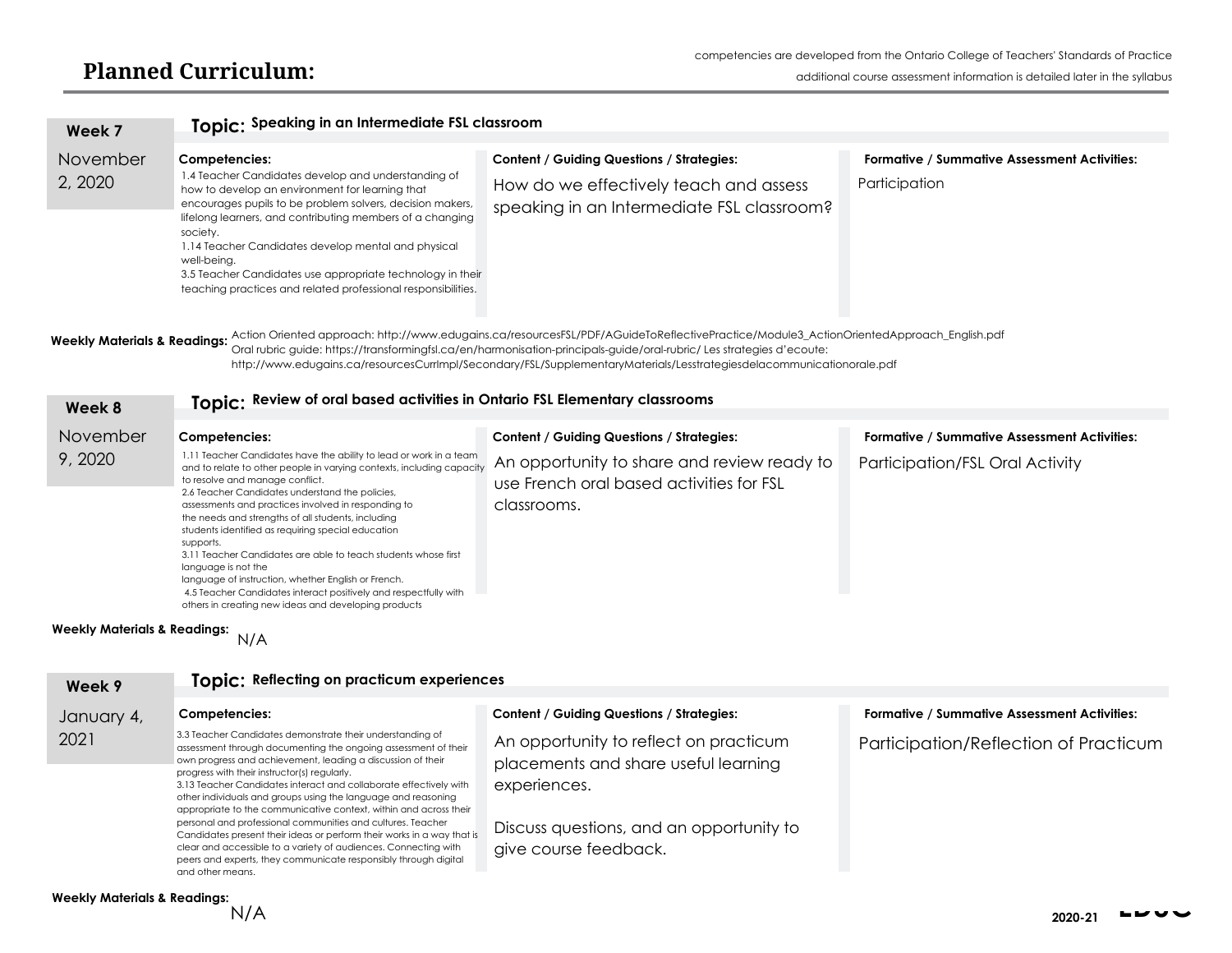| Week 10     | Topic: Reading in a Primary FSL classroom                                                                                                                                                                                                                                                                                  |                                                                                                                                   |                                                     |
|-------------|----------------------------------------------------------------------------------------------------------------------------------------------------------------------------------------------------------------------------------------------------------------------------------------------------------------------------|-----------------------------------------------------------------------------------------------------------------------------------|-----------------------------------------------------|
|             |                                                                                                                                                                                                                                                                                                                            |                                                                                                                                   |                                                     |
| January 11, | Competencies:                                                                                                                                                                                                                                                                                                              | <b>Content / Guiding Questions / Strategies:</b>                                                                                  | <b>Formative / Summative Assessment Activities:</b> |
| 2021        | 1.5 Teacher Candidates use inquiry-based research,<br>data and assessment and the selection and use of<br>current instructional strategies to address student<br>learning styles.<br>3.6 Teacher Candidates use educational research<br>and data analysis.<br>3.7 Teacher Candidates use technology as a<br>teaching tool. | How do we effectively teach and assess<br>reading in a Primary FSL classroom? What is<br>the profile of a second language reader? | Participation                                       |

**Weekly Materials & Readings:** Shedding a Light on French Immersion Research, Policy, and Practice: Kirsten Dixon: https://viurrspace.ca/bitstream/handle/10613/6078/Dixon.pdf?sequence=1&isAllowed=y Nancy Wise: [http://www.edu.gov.on.ca/eng/literacynumeracy/inspire/research/At\\_Risk\\_Readers\\_en.pdf](http://www.edu.gov.on.ca/eng/literacynumeracy/inspire/research/At_Risk_Readers_en.pdf)

| Week 11     | Topic: Reading in a Junior FSL classroom                                                                                                                                                                                                                                                                                                                                                                                                   |                                                                                                                                                   |                                                     |  |  |
|-------------|--------------------------------------------------------------------------------------------------------------------------------------------------------------------------------------------------------------------------------------------------------------------------------------------------------------------------------------------------------------------------------------------------------------------------------------------|---------------------------------------------------------------------------------------------------------------------------------------------------|-----------------------------------------------------|--|--|
| January 18, | Competencies:                                                                                                                                                                                                                                                                                                                                                                                                                              | <b>Content / Guiding Questions / Strategies:</b>                                                                                                  | <b>Formative / Summative Assessment Activities:</b> |  |  |
| 2021        | 1.5 Teacher Candidates use inquiry-based<br>research, data and assessment and the selection<br>and use of current instructional strategies to<br>address student learning styles.<br>3.1 Teacher Candidates begin to apply their<br>professional knowledge and understanding of<br>pupils, curriculum, legislation, teaching practices,<br>and classroom management strategies to promote<br>the learning and achievement of their pupils. | How do we effectively teach and assess<br>reading in a Junior FSL classroom? What<br>does a reader at risk look like and how can<br>we help them? | Participation                                       |  |  |

**Weekly Materials & Readings:**Le Guide d'enseignement efficace en matière de littératie, de la 4e à la 6e Année: [http://www.atelier.on.ca/edu/resources/guides/Fascicule\\_6-2008.pdf](http://www.atelier.on.ca/edu/resources/guides/Fascicule_6-2008.pdf)

| January 25,                             | Competencies:                                                                                                                                                                                                                                                                                                                                                                                                                                                                                                | <b>Content / Guiding Questions / Strategies:</b>                                                                                                                                                                                                                                                                                                                                                                                                            | <b>Formative / Summative Assessment Activities:</b> |
|-----------------------------------------|--------------------------------------------------------------------------------------------------------------------------------------------------------------------------------------------------------------------------------------------------------------------------------------------------------------------------------------------------------------------------------------------------------------------------------------------------------------------------------------------------------------|-------------------------------------------------------------------------------------------------------------------------------------------------------------------------------------------------------------------------------------------------------------------------------------------------------------------------------------------------------------------------------------------------------------------------------------------------------------|-----------------------------------------------------|
| 2021                                    | 2.5 Teacher Candidates use Pedagogy and the assessment<br>and evaluation of learning in the relevant areas of study in<br>relation to specific curriculum subjects.<br>2.14 Teacher Candidates consider the impact of societal<br>and environmental trends and issues.<br>4.3 Teacher Candidates can create and maintain the<br>various types of professional relationships between and<br>among members of the College, students, parents, the<br>community, school staff and members of other professions. | How do we effectively teach and assess<br>reading in an Intermediate FSL classroom?                                                                                                                                                                                                                                                                                                                                                                         | Participation                                       |
| <b>Weekly Materials &amp; Readings:</b> | chez les Adolescents et Adolescents                                                                                                                                                                                                                                                                                                                                                                                                                                                                          | Teach Ontario Talk: https://www.teachontario.ca/projects/enhancing-language-proficieny-in-the-core-french-classroom/pages/growing-french-proficiency<br>Les strategies de lecture: http://www.edugains.ca/resourcesCurrImpl/Secondary/FSL/SupplementaryMaterials/Lesstrategiesdelecture.pdf Guide de la Littératie<br>http://www.edugains.ca/resourcesCurrImpl/Secondary/FSL/SupplementaryMaterials/GuidedelaLitteratieChezlesAdolescentesetAdolescents.pdf | ᄂᅛᄔ<br>2020-21                                      |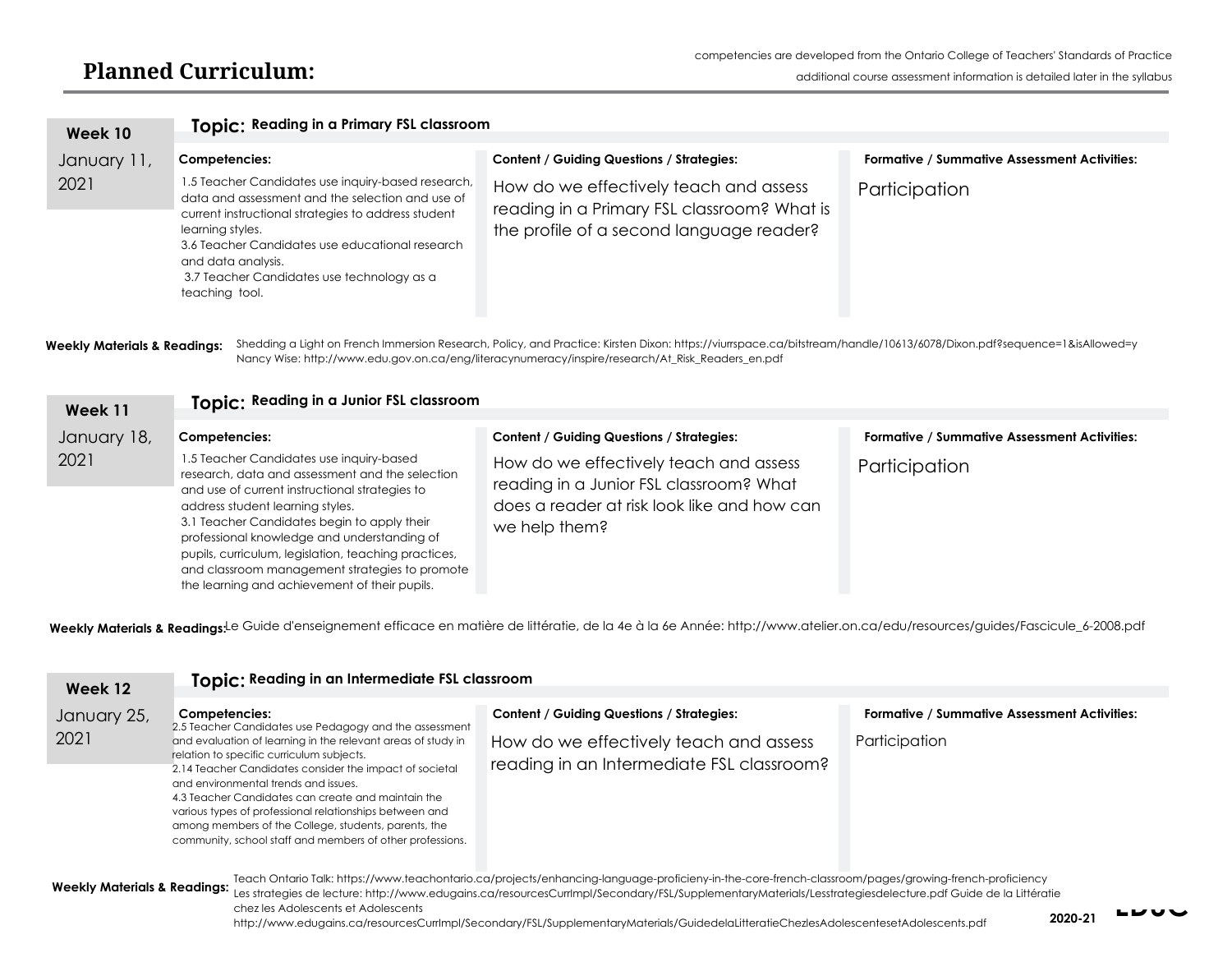| Week 13             | Topic: Writing in a Primary FSL classroom                                                                                                                                                                 |                                                                                              |                                                                      |  |  |  |
|---------------------|-----------------------------------------------------------------------------------------------------------------------------------------------------------------------------------------------------------|----------------------------------------------------------------------------------------------|----------------------------------------------------------------------|--|--|--|
| February 1,<br>2021 | Competencies:<br>1.4 Teacher Candidates develop and                                                                                                                                                       | <b>Content / Guiding Questions / Strategies:</b><br>How do we effectively teach and assess   | <b>Formative / Summative Assessment Activities:</b><br>Participation |  |  |  |
|                     | understanding of how to develop an<br>environment for learning that encourages<br>pupils to be problem solvers, decision<br>makers, lifelong learners, and contributing<br>members of a changing society. | writing in a Primary FSL classroom? Using the<br>Picture Word Inductive Model as a strategy. |                                                                      |  |  |  |

#### **Weekly Materials & Readings:**

Guide d' enseignement efficace de l'écriture: [http://www.atelier.on.ca/edu/resources/guides/GEE\\_Ecriture\\_M\\_3.pdf](http://www.atelier.on.ca/edu/resources/guides/GEE_Ecriture_M_3.pdf) 

| Topic: Writing in a Junior FSL classroom                                                                                                                                                                                         |                                                                                                                                                                                                         |                                                                      |  |
|----------------------------------------------------------------------------------------------------------------------------------------------------------------------------------------------------------------------------------|---------------------------------------------------------------------------------------------------------------------------------------------------------------------------------------------------------|----------------------------------------------------------------------|--|
| Competencies:<br>2.5 Teacher Candidates use Pedagogy<br>and the assessment and evaluation of<br>learning in the relevant areas of study in<br>relation to specific curriculum subjects.<br>3.7 Teacher Candidates use technology | <b>Content / Guiding Questions / Strategies:</b><br>How do we effectively teach and assess<br>writing in a Junior FSL classroom? What are<br>the various types of texts and how do we<br>model writing? | <b>Formative / Summative Assessment Activities:</b><br>Participation |  |
|                                                                                                                                                                                                                                  | as a teaching tool.                                                                                                                                                                                     |                                                                      |  |

#### **Weekly Materials & Readings:**

Guide d'enseignement efficace en matière de littératie, de la 4e à la 6e année: [http://www.atelier.on.ca/edu/resources/guides/Fascicule\\_7-2008.pdf](http://www.atelier.on.ca/edu/resources/guides/Fascicule_7-2008.pdf) 

| Week 15              | Topic: Writing in an Intermediate classroom                                                                                                                                                                                                                                                                                                   |                                                                                                                                                                                                                                 |                                                                      |  |
|----------------------|-----------------------------------------------------------------------------------------------------------------------------------------------------------------------------------------------------------------------------------------------------------------------------------------------------------------------------------------------|---------------------------------------------------------------------------------------------------------------------------------------------------------------------------------------------------------------------------------|----------------------------------------------------------------------|--|
| February 22,<br>2021 | Competencies:<br>1.9 Teacher Candidates learn how to prepare<br>students for learning transitions in a variety of<br>settings and transitions to high school, college,<br>university, apprenticeship and the workforce.<br>2.10 Teacher Candidates use technology to<br>develop 21st Century competencies in the<br>context of core subjects. | <b>Content / Guiding Questions / Strategies:</b><br>How do we effectively teach and assess<br>writing in an Intermediate FSL classroom?<br>What are the 21st Century competencies<br>and how can teachers help develop<br>them? | <b>Formative / Summative Assessment Activities:</b><br>Participation |  |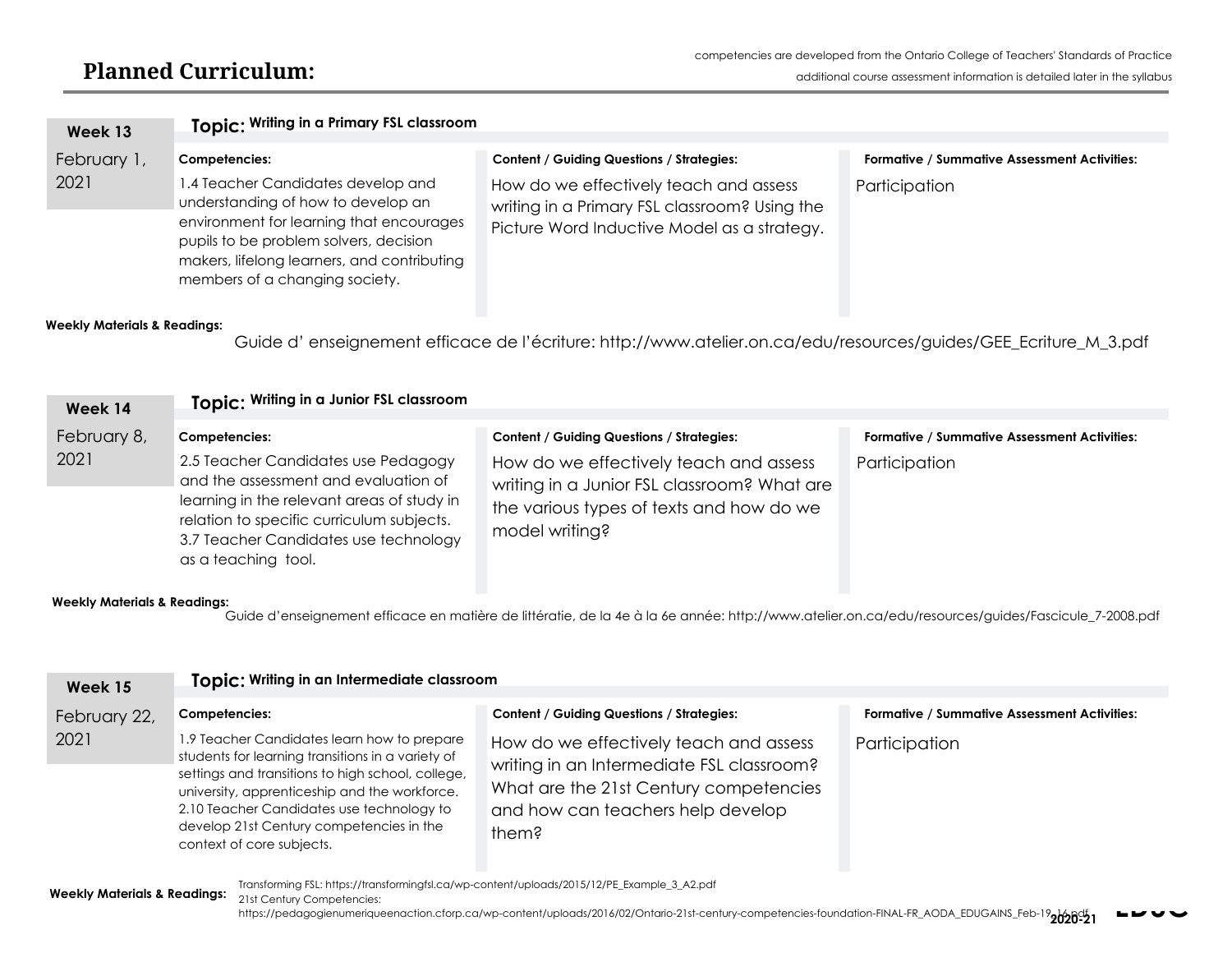| Week 16                                        | Topic: Learning cycle sharing                                                                                                                                                                                                                                                                                                                                                                                                                                                                                                                                                                                                                                                                                                                                                                                                                |                                                                                                                                                                   |                                                     |
|------------------------------------------------|----------------------------------------------------------------------------------------------------------------------------------------------------------------------------------------------------------------------------------------------------------------------------------------------------------------------------------------------------------------------------------------------------------------------------------------------------------------------------------------------------------------------------------------------------------------------------------------------------------------------------------------------------------------------------------------------------------------------------------------------------------------------------------------------------------------------------------------------|-------------------------------------------------------------------------------------------------------------------------------------------------------------------|-----------------------------------------------------|
|                                                |                                                                                                                                                                                                                                                                                                                                                                                                                                                                                                                                                                                                                                                                                                                                                                                                                                              |                                                                                                                                                                   |                                                     |
| March 1,                                       | Competencies:                                                                                                                                                                                                                                                                                                                                                                                                                                                                                                                                                                                                                                                                                                                                                                                                                                | <b>Content / Guiding Questions / Strategies:</b>                                                                                                                  | <b>Formative / Summative Assessment Activities:</b> |
| 2021                                           | 3.14 Teacher Candidates recognize the ways in which their conduct<br>affects others in their field or fields, profession, community, or society.<br>They work effectively with others practically (e.g. time management,<br>conflict resolution); ethically (e.g. division of intellectual responsibility<br>and credit) and socially (e.g. respecting cultural differences, work<br>preferences). Teacher Candidates apply their studies responsibly to<br>situations they find in the world around them, with the ability to<br>explore ideas, issues, and the world at large from viewpoints other<br>than their own.<br>3.15 Teacher Candidates apply creative thought processes to<br>create something of value.<br>5.1 Teacher Candidates engage in ongoing professional learning<br>and apply it to improve their teaching practices. | Teacher Candidates share their learning<br>cycles and give one another feedback.<br>An opportunity to ask questions and<br>discuss extensions and parallel tasks. | Learning Cycle                                      |
| <b>Weekly Materials &amp; Readings:</b><br>N/A |                                                                                                                                                                                                                                                                                                                                                                                                                                                                                                                                                                                                                                                                                                                                                                                                                                              |                                                                                                                                                                   |                                                     |

| Week 17  | Topic: Administrator and guest speaker Q & A session                                                                                                                                                                                                                                                                                                                                                                                                                                                                                                                                                       |                                                                                  |                                                     |
|----------|------------------------------------------------------------------------------------------------------------------------------------------------------------------------------------------------------------------------------------------------------------------------------------------------------------------------------------------------------------------------------------------------------------------------------------------------------------------------------------------------------------------------------------------------------------------------------------------------------------|----------------------------------------------------------------------------------|-----------------------------------------------------|
| March 8, | Competencies:                                                                                                                                                                                                                                                                                                                                                                                                                                                                                                                                                                                              | <b>Content / Guiding Questions / Strategies:</b>                                 | <b>Formative / Summative Assessment Activities:</b> |
| 2021     | 5.2 Teacher Candidates adapt to personal and professional<br>changes and challenges across the life course by being<br>self-aware, resilient, and self-reflexive. In addition to their<br>mastery of discipline specific knowledge and methods,<br>Teacher Candidates can articulate a clear understanding<br>of their own values, interests, and goals as well as the<br>limitations of their own knowledge and perspectives.<br>Accepting that change is ongoing, they recognize the<br>advantages of stepping outside of their comfort zone to<br>continue to enhance their knowledge and capabilities. | An opportunity to interact with Principals,<br>Vice Principals and system staff. |                                                     |

### **Weekly Materials & Readings:**  N/A

| Week 18 | Topic:        |                                                  |                                                     |  |
|---------|---------------|--------------------------------------------------|-----------------------------------------------------|--|
|         | Competencies: | <b>Content / Guiding Questions / Strategies:</b> | <b>Formative / Summative Assessment Activities:</b> |  |
|         |               |                                                  |                                                     |  |
|         |               |                                                  |                                                     |  |
|         |               |                                                  |                                                     |  |
|         |               |                                                  |                                                     |  |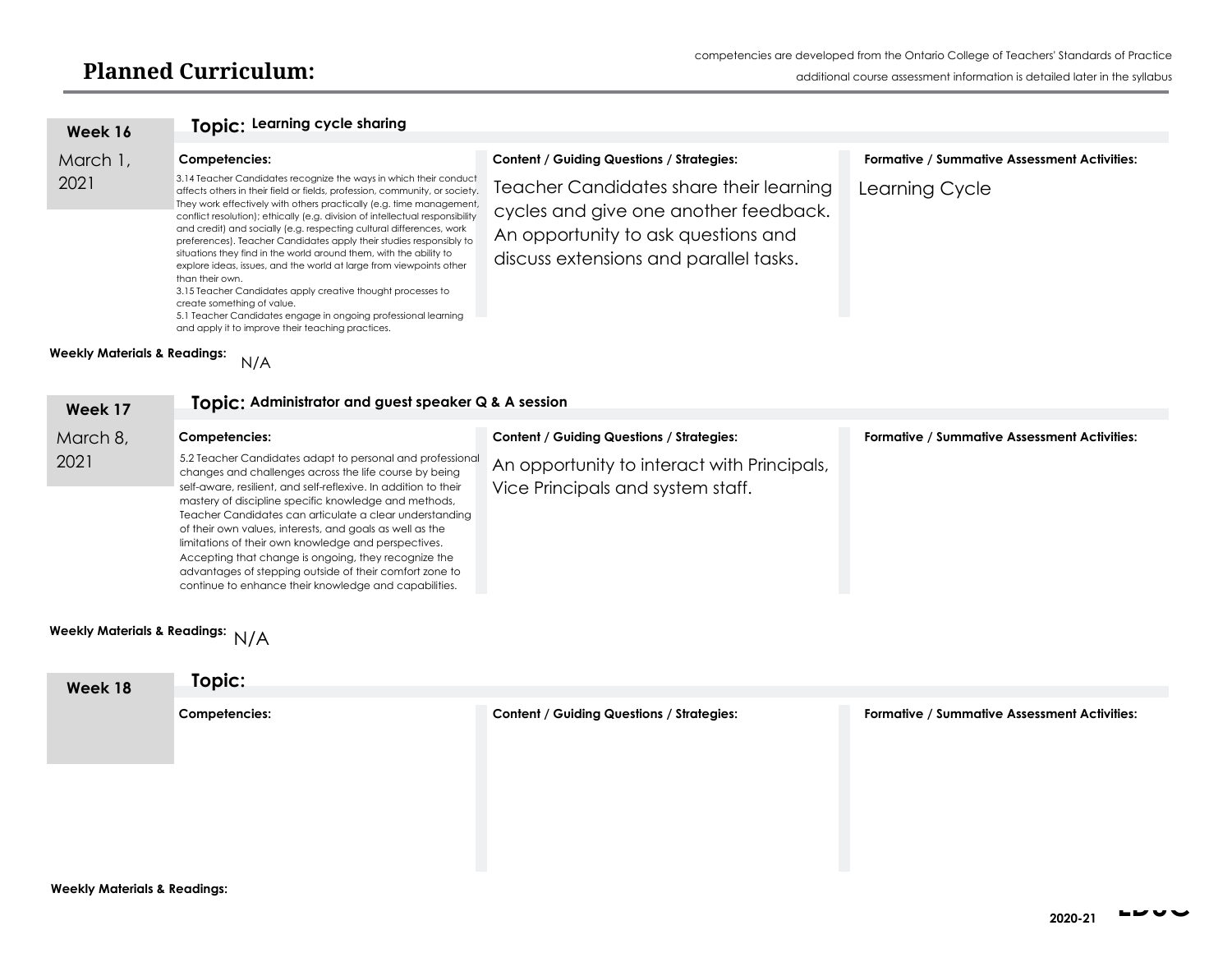Topics covered in this course, and the level of proficiency at which they are examined, are indicated below.

| Assessment                 | Indigenous Ways of Knowing      | <b>Rubrics</b>                |
|----------------------------|---------------------------------|-------------------------------|
| Classroom Management       | Individual Education Plan (IEP) | Technology in the Classroom   |
| Differentiated Instruction | Lesson Plans                    | Unit Plans                    |
| Duty to Report             | Ministry of Educ Curriculum     | Universal Design for Learning |
| English Language Learners  | <b>Report Cards</b>             | Other:                        |

### **Assessment and Course-Specific Grading Policies:**

Ongoing

### **Participation**

Participation is essential to your success. Participating in weekly class activities, readings, and discussions is integral both as a contribution to your own learning, and also to the learning of others. Success criteria and look fors will be shared on the first day of the course, and will be revisited periodically throughout the year, with opportunities for self reflection, self assessment, and feedback. Participation includes online forum discussions, taking part in activities, taking an active approach to learning, and (when and if applicable) in class discussions.

### November 9, <sup>2020</sup> **FSL Oral activity**

Individually or in groups ( 4 maximum), Teacher Candidates will present an oral based activity that engages all students, with varying abilities. The goal of this minds-on activity, is to highlight the importance of oral based exercises, differentiation, and to provide a practical application of concepts studied. The activity should have a listening and speaking component (be interactive), based on the Ontario FSL curriculum, be accessible to all students, and be differentiated. A description of the activity outlining the grade, curriculum expectations and methods of differentiation should be given on week 8 (November 9th), of the course, when in class presentations (or online sharing) will take place. Teacher Candidates will post their activity in the class forum so as to build a bank of resources. A detailed description, with success criteria will be provided on week 5 (October 19th).

#### January 4, 2021 **Reflection of Practicum**

As outlined in OCT's Standard of Practice, teachers must participate in Ongoing Professional Learning. 5.1 Teacher Candidates engage in ongoing professional learning and apply it to improve their teaching practices. 5.4 Teacher Candidates critically analyze the past and present and apply those understandings in planning for the future. Teacher Candidates will submit a reflection of their practicum, which highlights their understanding, their questions and their lived experiences of topics studied in EDUC 5107 to date. Teacher Candidates may choose their own format for presenting their information. Accommodations will be made for students who need to present in person. The reflection is to be submitted no later than week 9 (January 4th) of the course. A detailed description, and success criteria will be provided no later than week 8 (November 9th).

#### March 1, 2021 **French Learning Cycle**

Teacher Candidates will have an opportunity to plan a 4 part learning cycle. The learning cycle should be a reflection of key knowledge acquired during the course (sequencing of listening, oral, reading then writing, action oriented tasks, Universal Design, accommodations, inclusion , assessment, and so on). A template will be provided in class, however Teacher Candidates are free to use their own. A detailed outline, rubric and success criteria will be provided no later than week 12 (January 25th).